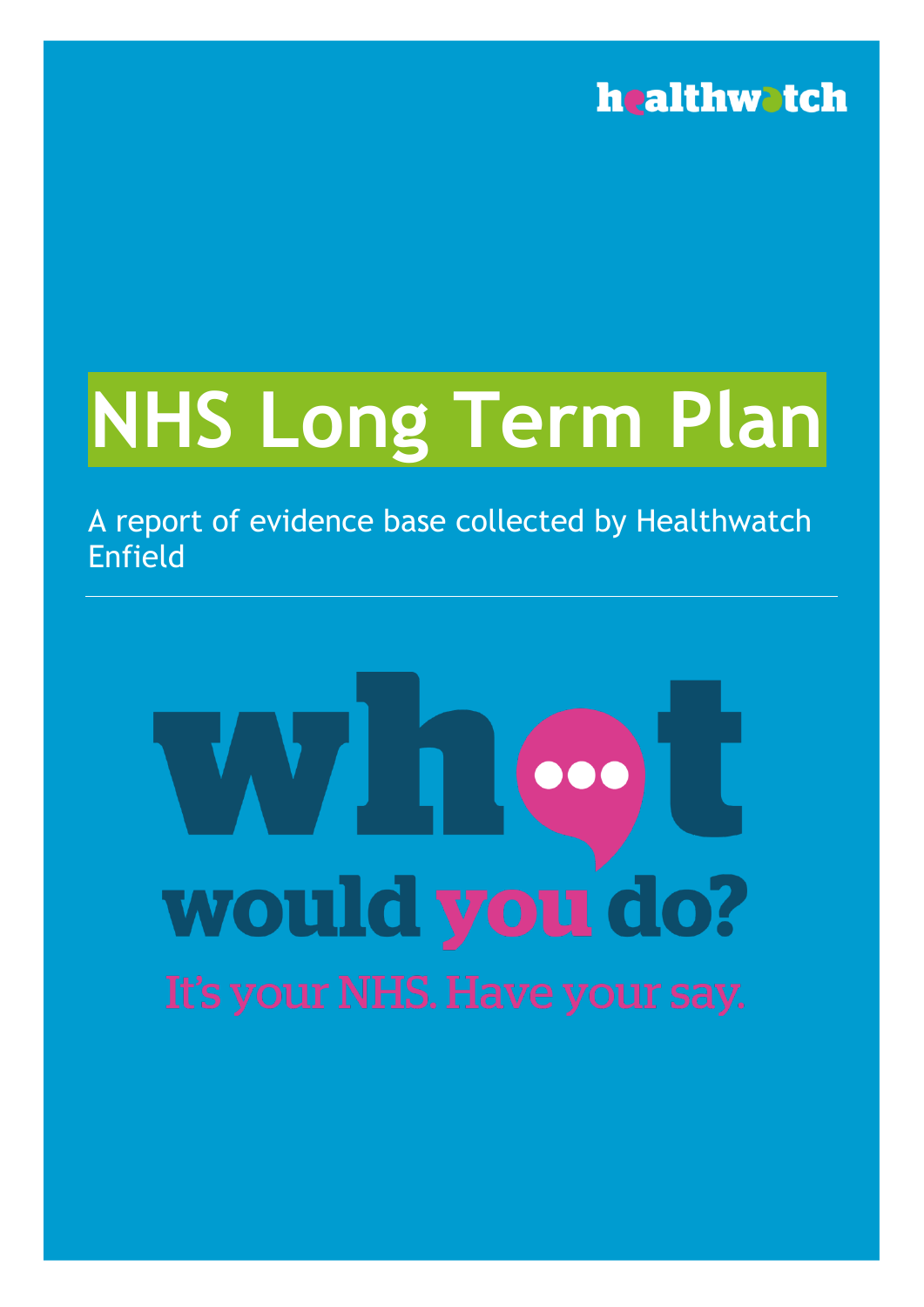#### **Contents**

| If you were in charge of planning how the NHS spends its money, what three areas would              |  |
|-----------------------------------------------------------------------------------------------------|--|
|                                                                                                     |  |
|                                                                                                     |  |
| In focus: services for individuals with a Learning Disability, autism and / or other disabilities - |  |
|                                                                                                     |  |
|                                                                                                     |  |
|                                                                                                     |  |
|                                                                                                     |  |
| Communicating effectively: do you understand what the doctors and nurses are telling you?           |  |
|                                                                                                     |  |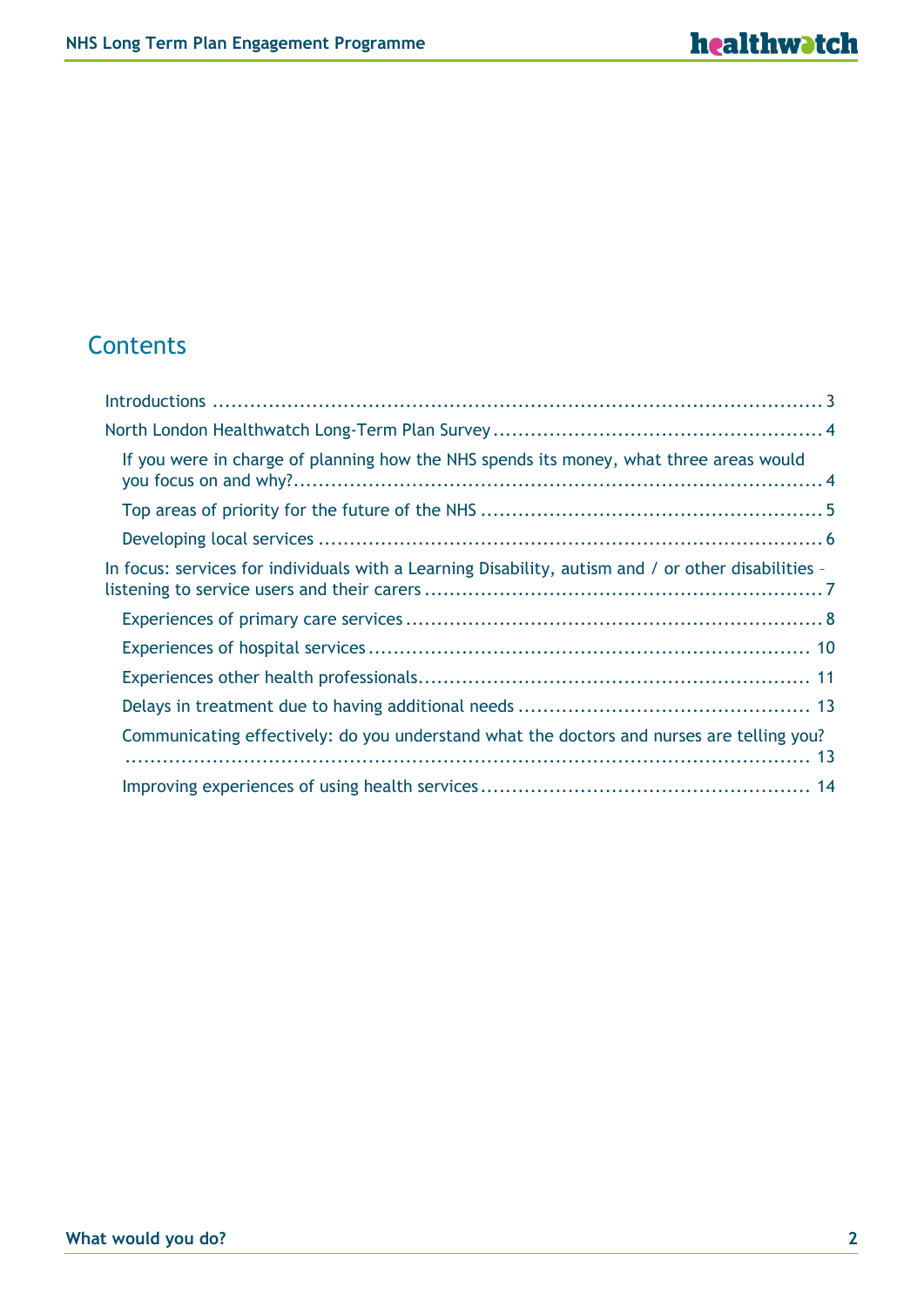#### <span id="page-2-0"></span>**Introductions**

During April and May 2019 Healthwatch Enfield engaged 426 local residents in conversations about the NHS Long Term Plan using:

- **EXECTE Healthwatch England survey (general) collecting 6 responses**
- Healthwatch England survey (conditions) collecting 5 responses
- North London Healthwatch survey collecting 250 responses
- Focus groups attended by 25 participants and supporting community outreach where feedback was gathered from 140 local people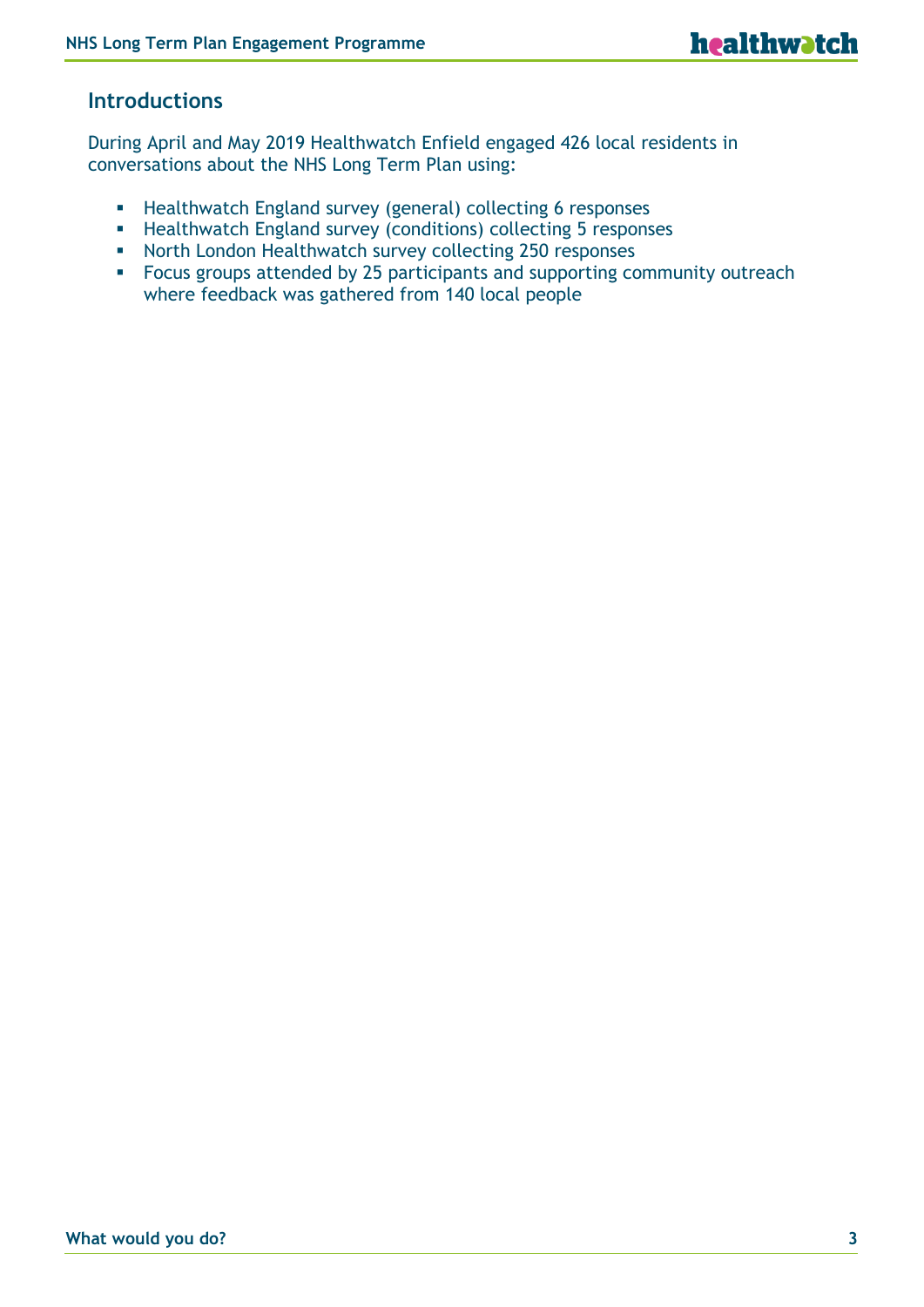#### <span id="page-3-0"></span>**North London Healthwatch Long-Term Plan Survey**

During May 2019 Healthwatch Enfield engaged with 250 Enfield residents about the NHS Long-Term plan via a survey developed by NCL Healthwatch.

<span id="page-3-1"></span>If you were in charge of planning how the NHS spends its money, what three areas would you focus on and why?

According to feedback gathered by Healthwatch Enfield from 250 local people, the three areas that should be prioritised when developing NHS services of the future are:

- **EXECUTE:** improving access to services (indicated by 33% of respondents)
- **•** improving care for those most vulnerable who may need it the most (indicated by 25% of respondents) with particular focus on developing:
	- o Cancer care
	- o Dementia care
	- o End of life care
	- o Care for long term conditions
	- o Paediatric care
	- o Young people's mental health services
	- o Mental health services
	- o Maternity services
- **EXECT** reviewing where the NHS spends its money and how efficient this is (indicated by 25% of respondents)

To **improve access to services**, Enfield residents, who engaged in conversations, would invest money in primary, community and secondary care.

'Reducing waiting times to see a G.P. as they are the gateway to hospital services.'

'We are supposed to have community support I don't think it happens'

'Have more A&E departments, have more beds in hospitals and invest into reducing waiting times.'

To secure the ability for the NHS to offer more appointments and cut down waiting times, investment needs to be made to recruit more staff. This was closely followed by the need to review processes, developing technological solutions and ensuring research is at the forefront of spending so that local people receive the highest quality of care.

'More money for GP surgeries to enable them to provide more staff, both doctors and qualified nurses, to manage the needs of their patients'

'Buy from where you can access cheaper not just specific places instructed by NHS this wastes money'

'Reviewing operational processes so that NHS can stop wasting money. For example, why send letters when the same information can be communicated via e-mail?'

'Focus on technology for streaming appointments etc.'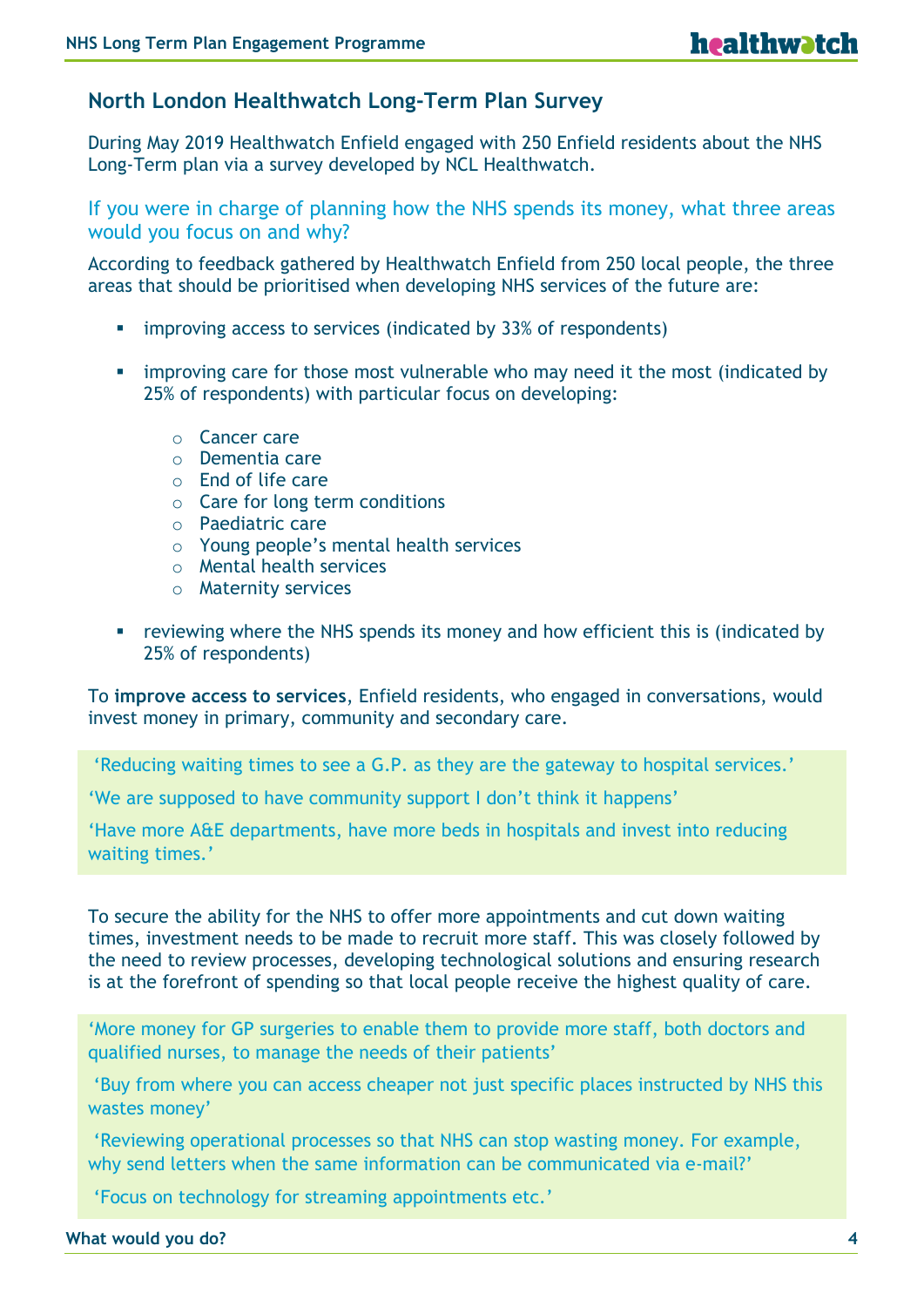'Research into cures for life-threating chronic illnesses like diabetes, cancer, Alzheimer's as these are what people are most scared of.'

'More staff in every area of the NHS so that hospitals/doctors/nurses/specialists have more resources and patients have shorter waiting times for these services'

#### <span id="page-4-0"></span>Top areas of priority for the future of the NHS

With the NHS Long Term Plan outlining developments within fifteen different areas, from support in care homes to improving care for people with cancer, evidence base collected by Healthwatch Enfield indicates which services should be prioritised by North London Partners in Health and Care:

| Using NHS funding more effectively                                                                    | 45% |
|-------------------------------------------------------------------------------------------------------|-----|
| Making sure that everyone gets the same care, regardless of where they live                           | 39% |
| Having more staff                                                                                     | 38% |
| Reducing the pressure on A&E departments                                                              | 38% |
| Having access to services near me, outside of the hospital                                            | 37% |
| Improved services for children and young people, to give them a strong start in life                  | 34% |
| Having shorter waiting times for planned operations                                                   | 34% |
| Better care for major health conditions                                                               | 33% |
| Having the support to manage my own health                                                            | 32% |
| Creating systems where different organisations work together to provide care                          | 31% |
| Using technology more to make the NHS more efficient                                                  | 30% |
| More focus on reducing things to prevent ill health such as smoking, obesity, alcohol & air pollution | 28% |
| Being able to access care through the use of technology                                               | 27% |

'NHS have enough resources and should use them more efficiently. Too many specialists with no accountability. Often info is conflicting.'

'There is a lot of duplication of notes and appointments with same doctor or consultant which do not take treatment any further and just go over 'old ground'.'

'Having yearly health checks for adults and maybe more frequently for children, the elderly and sick to prevent illnesses before they occurred or prevent existing ones from getting worse.'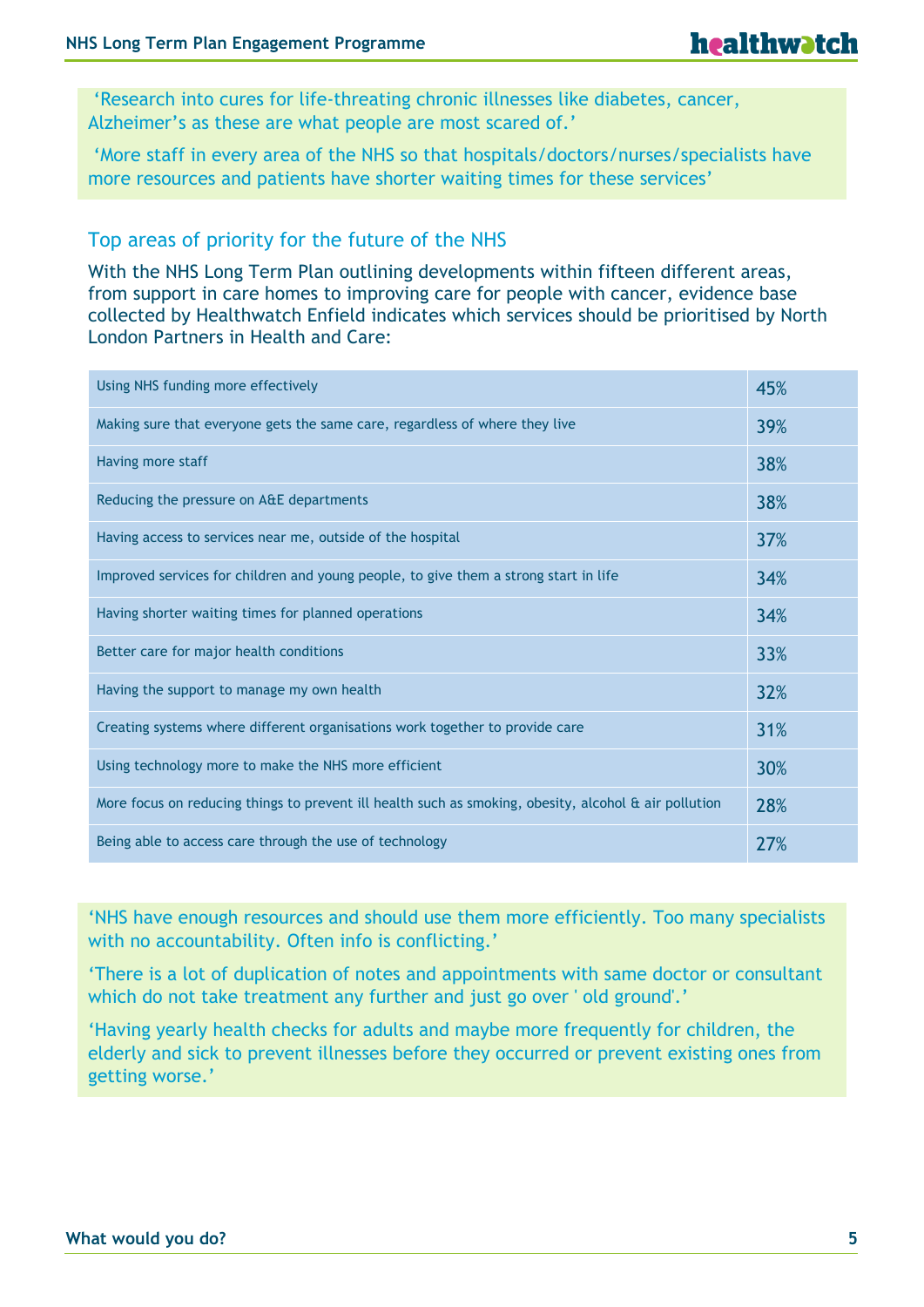<span id="page-5-0"></span>Developing local services

'They need to create more spaces to hear patients' voices and actually take them on board.'

'Listen and put in practice patients' opinions.'

'Keep people regularly informed by different means of communication.'

Of the Enfield residents, who participated in research carried out by Healthwatch Enfield, 59% indicated that they would be interested in helping to develop the local services by sharing their views and opinions. In return, they asked for more communication using clear and accessible information alongside commitment to listening and responding to feedback.

The most favoured way to engage local people in conversation, based on the available sample, is via an online survey (48% of respondents), a telephone chat (16% of respondents) or a public meeting (15% of respondents).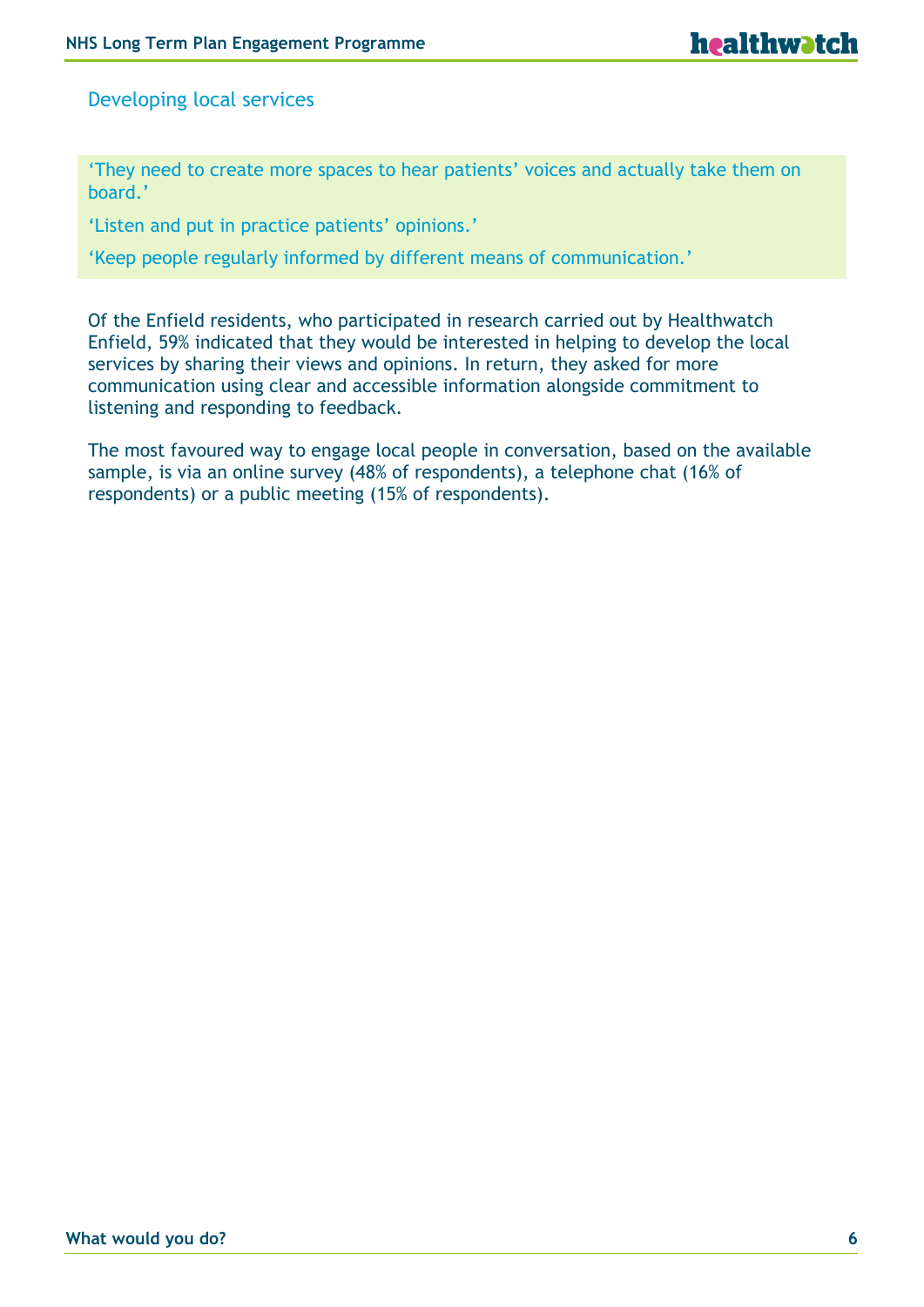#### <span id="page-6-0"></span>**In focus: services for individuals with a Learning Disability, autism and / or other disabilities – listening to service users and their carers**

During May 2019 Healthwatch Enfield engaged with 165 individuals with Learning Disabilities, autism and other disabilities, and their parents and carers to listen to their experiences of current health services and their thoughts around the NHS 'plans for the future'.

165 local people who engaged in conversations, shared their views:

**•** through responding to an Easy Read survey. 50 responses were collected from:

|                                                      | No. of individuals* |
|------------------------------------------------------|---------------------|
| Person with a Learning Disability                    | 33                  |
| Person with a Autism                                 | 7                   |
| Person with Attention Deficit Hyperactivity Disorder | 2                   |
| Person with a behaviour that concerns or challenges  | 1                   |
| <b>Other</b>                                         | 3                   |
| Not stated                                           | 4                   |

\* Most of those we engaged with were known to services and were in receipt of support. They confirmed they had 1-1 support workers or family members to attend hospital and outpatient appointments. In speaking with Support workers and Carers they maintained that it would be almost impossible for individuals to access support without their help.

**•** through responding to a parent and carers survey. 90 responses were collected from:

|                                                                          | No. of individuals** |
|--------------------------------------------------------------------------|----------------------|
| Carers of people with a Learning Disability                              | 43                   |
| Carers of people with Autism                                             | 15                   |
| Carers of people with Attention Deficit<br><b>Hyperactivity Disorder</b> | 57                   |
| Carers of people with behaviour that concerns or<br>challenges           | 22                   |
| <b>Other</b>                                                             | 77                   |

\*\*please note that this figure is higher than the total number of people engaged with due to some individuals reporting more than one diagnosis/condition

Some parents/carers explained that their child/the person they look also have other diagnoses/conditions such as (but not limited to): Cerebral Palsy, Depression, Anxiety, Downs Syndrome, Epilepsy and Visual Impairments.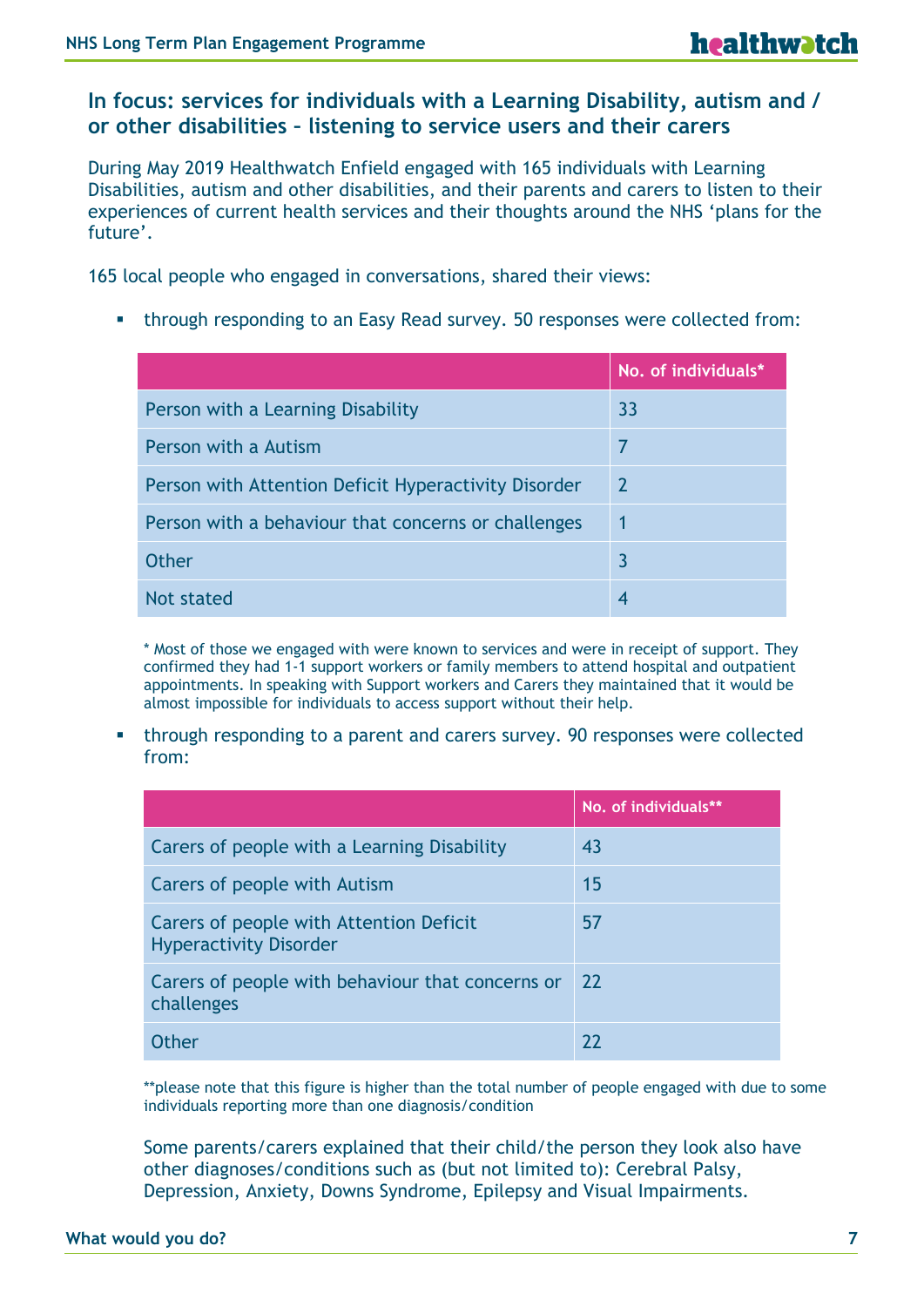- **•** Through attending a focus group on 15<sup>th</sup> April 2019; attended by 15 parent/carers who cared for adults with a learning disability (9 female, 6 male, aged 40-79 years, White British, Asian British and Other Asian backgrounds)
- **EXECT** Through attending a focus group on  $17<sup>th</sup>$  May 2019 at a local learning disability Day Centre, New Options. The focus group was attended by 10 individuals with a learning disability (3 female, 7 male, all over 40 years. 2 Black British, 1 Turkish British, 7 White British)

#### <span id="page-7-0"></span>Experiences of primary care services

Based on feedback collected by Healthwatch Enfield from 150+ individuals, local people with Learning Disabilities, autism and / or other disabilities do not have access to universally-high-quality primary care services in the borough.

With many reporting their experiences of seeing a GP or a nurse, there are opportunities to improve, particularly where **access to services** and **awareness** are concerned.



Of the individuals who completed an Easy Read survey (50), 58% reported that they their doctor or nurse is good at helping them.

'My GP usually helps me with any problems I have.'

- 'Very friendly'
- 'They talk to me nicely and help me'
- 'They make me feel calm.'

#### **What would you do? 8**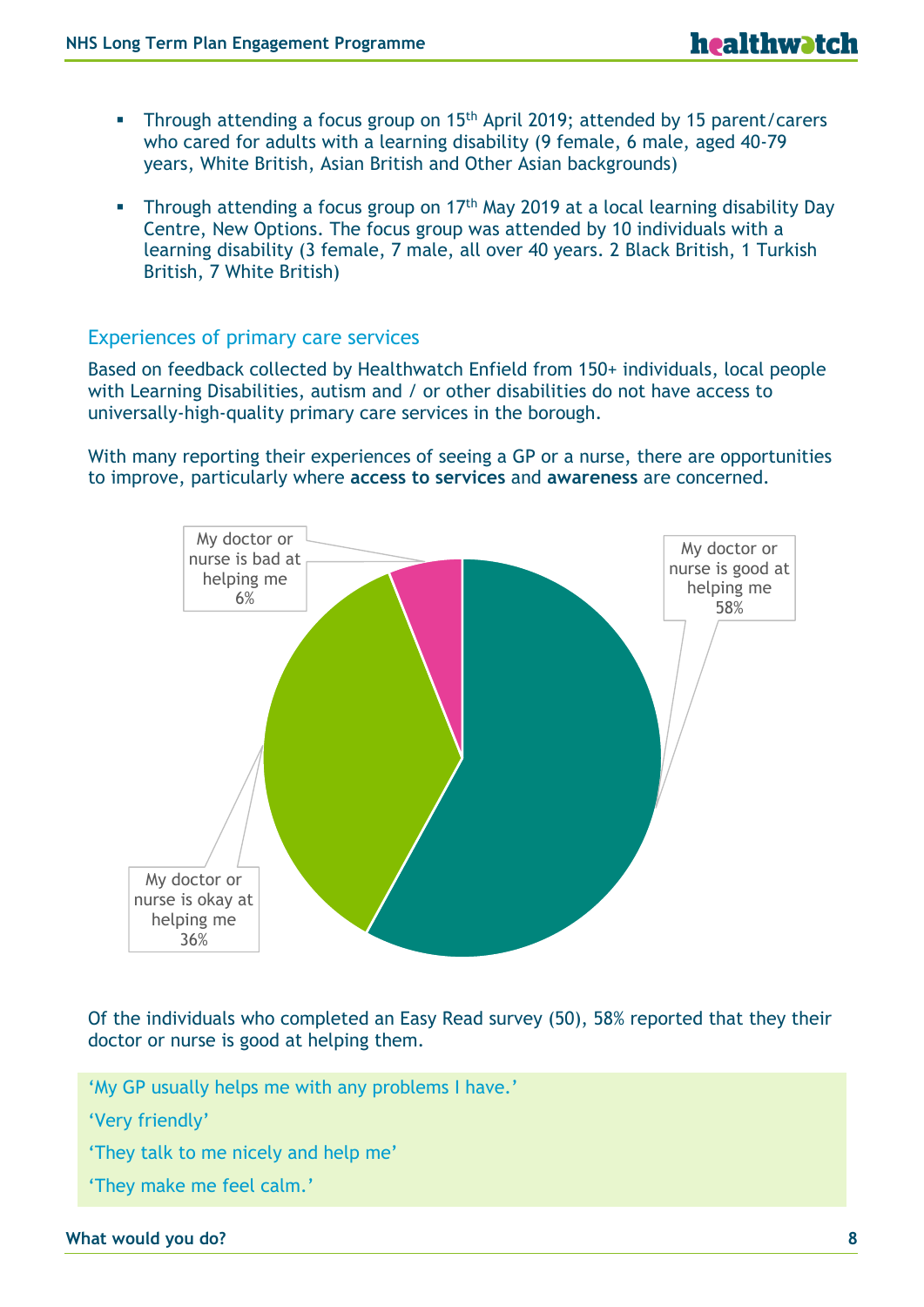'They are patient while you are trying to sit down or stand up'

'They help me feel much better.'

36% of individuals said that they thought their doctor and/or nurse were okay at helping them, and 6% said that they were bad. Based on the analysis carried out by Healthwatch Enfield, the lower ratings were awarded due difficulties accessing GP services, in addition to poor quality of care and poorly trained staff.

'They don't have training to help with autism in adults'

'My doctors' surgery do not give me my appointments that I need like my asthma clinic and my annual health check ups'

'Impossible to get a telephone appointment & physically visiting the surgery to make an appointment means being first in the queue at precisely 11am, to sign up. Not much use if in bed & barely able to get to the toilet, now is it?'

'The GP and the nurse does not seem to understand why my son wouldn't want to be touched even when he requires to be treated'

Of the participants at the focus group organised by Healthwatch Enfield on 17th May 2019, 1 individual said that they felt their doctor/nurse at their GP practice is good at helping them, 3 said they are okay and 1 said that they are bad. All individuals in attendance need support when they attend their GP and attend with a carer or care worker.

Reviewing data collected from 90 individuals, primary care services in Enfield were rated as excellent or good by 70% of carers and parents of people with Learning Disabilities, autism and other disabilities and as poor or very poor by 30%.

#### *Annual health checks*

Annual health checks are for adults and young people aged 14 or over with a learning disability. People with a learning disability often have poorer physical and mental health than other people. This does not need to be the case. An annual health check helps you stay well by talking about your health and finding any problems early, so you get the right care<sup>1</sup>.

Of the individuals who completed an Easy Read survey (50), 60% indicated that they have been contacted by their GP practice previously to have an annual health check. 75% reported their experience of having one as good.

'They have always been thorough and informative with the advice given about any problems.'

'They made me feel a lot better and made things clearer to me.'

'They told me what was happening and about my health.'

 $\overline{a}$ 

<sup>&</sup>lt;sup>1</sup> More information available at [https://www.nhs.uk/conditions/learning-disabilities/annual-health](https://www.nhs.uk/conditions/learning-disabilities/annual-health-checks/)[checks/](https://www.nhs.uk/conditions/learning-disabilities/annual-health-checks/)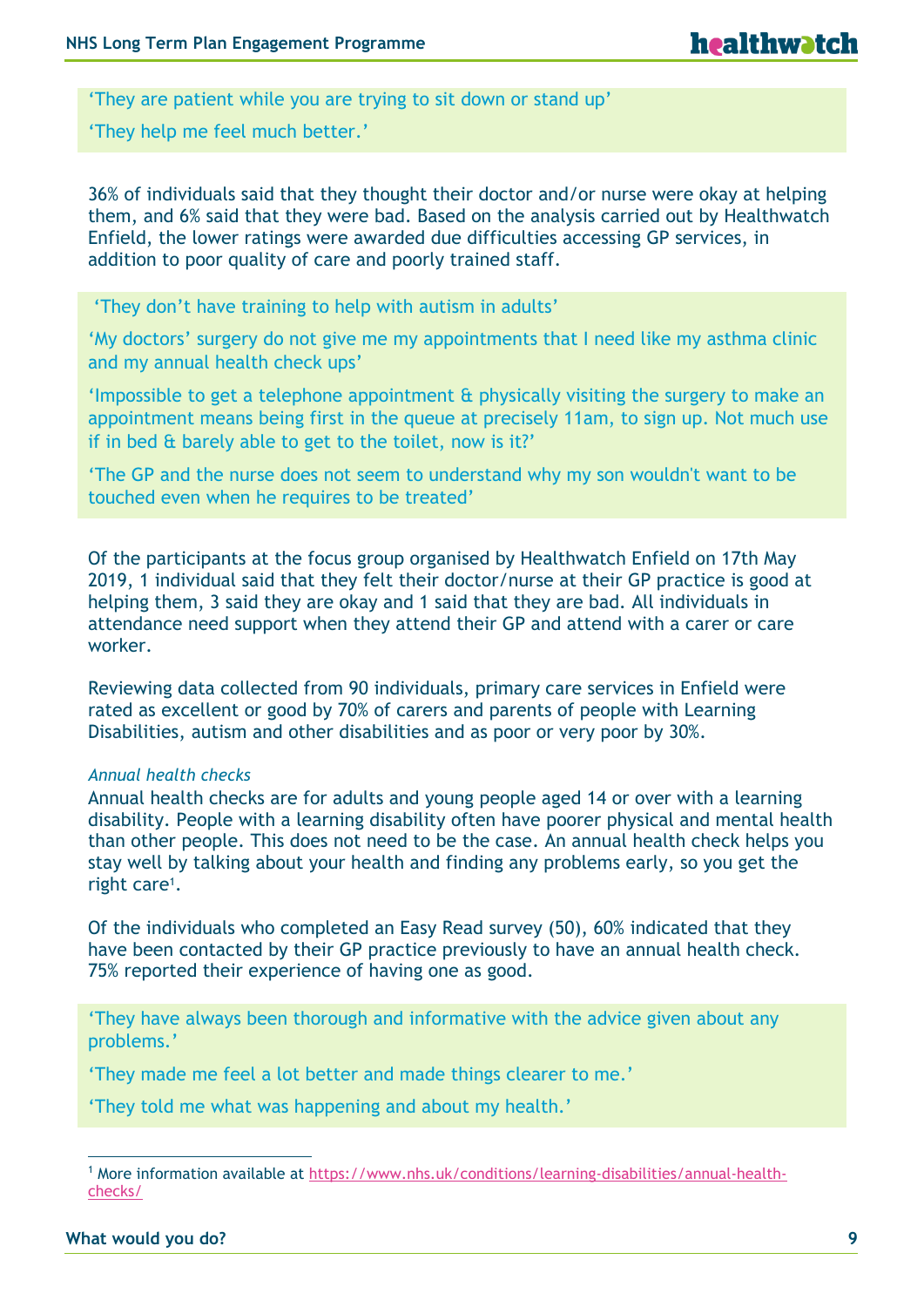Those who rated their experience of annual health checks as 'bad' or 'okay' did not find the checks to be thorough or comprehensive.

Of the attendees at the workshop on 17th May 2019, all reported being invited for an annual health check and getting reminders in the post. Some individuals explained that their experience was good as they get to have their tablets checked.

Feedback collected from 90 parents and carers of people with Learning Disabilities, autism and other disabilities indicates that 33% of their relatives were invited for an annual health check. Data analysis carried out by Healthwatch Enfield indicates that there may be **issues with the quality of checks on offer**.

'This was very basic, GP asking questions about how she is. I would prefer blood tests, urine checks, breathing and a lot more.'

'I think it was brilliant.'

'But only once - when they were 14 - not seen since and they are nearly 16 - was more of a chat with me - Dr didn't really examine my child or do any tests - just flagged I need to think about how we transition them to adult NHS services which is scary for me'

'Brilliantly done.'

'Asked relevant questions for 30 minutes, but not enough physical checking.'

'Very quick, not very thorough'

#### <span id="page-9-0"></span>Experiences of hospital services

Based on feedback collected by Healthwatch Enfield from 165 individuals, local people with Learning Disabilities, autism and / or other disabilities identified instances of good practice, with 64% of those who completed an Easy Read survey (50), rating their experiences of hospital services as good.

'Always found GPs I've seen, and the nurses have been when visiting urgent care dept.'

'The staff are excellent, attentive and encouraging when it comes to my misfortune.'

'They explain the different types of tablets.'

'They give me lots of checks'

Despite this, difficulties around communication and lack of staff awareness, meant that 25% and 11% of respondents to the Easy Read survey, rated their hospital visits as 'OKAY' and 'bad' respectively.

'The doctor did not speak in plain English and they do not have any information in easy read information.'

'They need more training how autism affects people'

'Nursing staff over recent years have become careless, uncompassionate & downright lazy, due to the managers getting bonuses every time they save money on their ward.'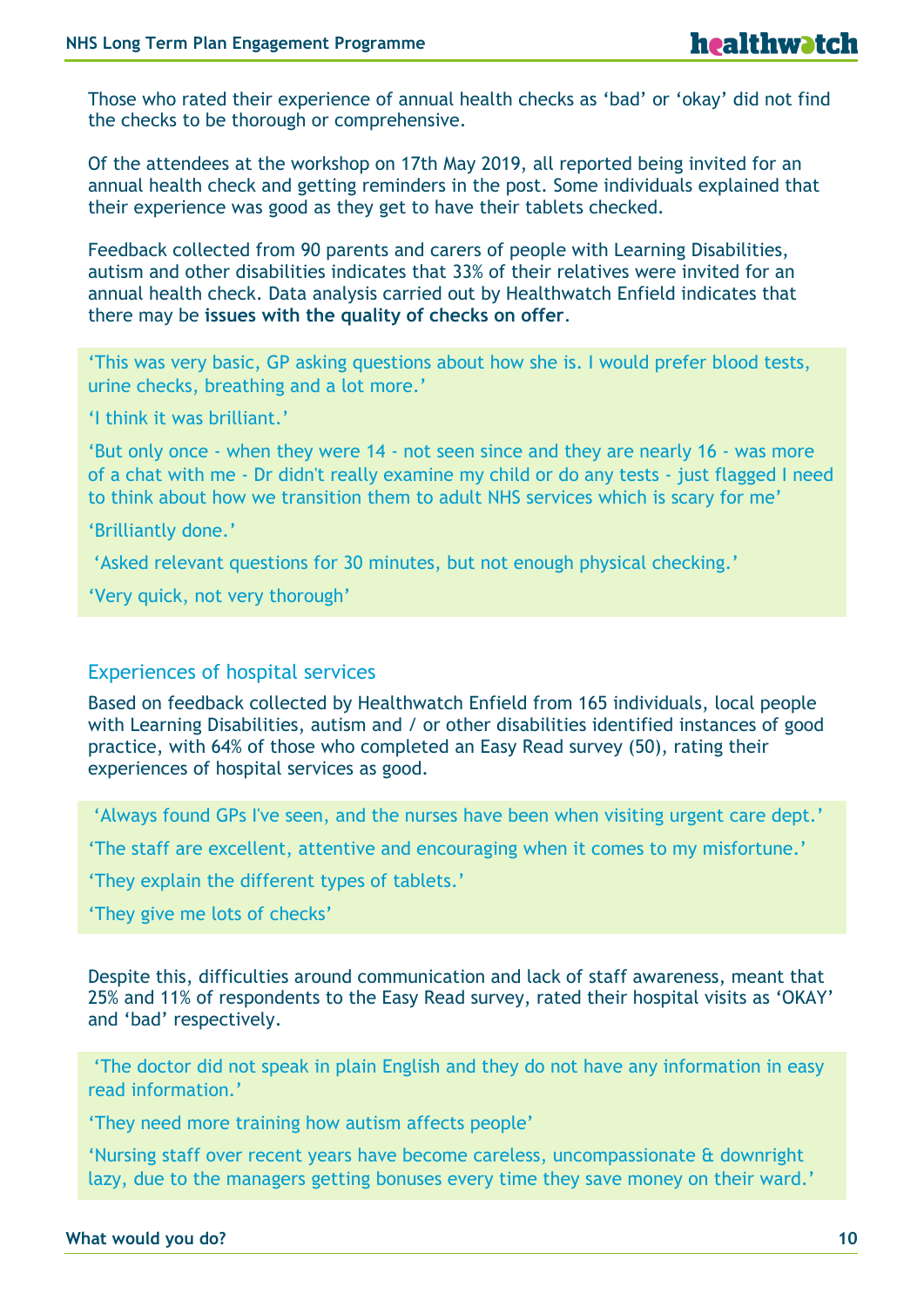At the focus group organised by Healthwatch Enfield on 15<sup>th</sup> April 2019, individuals spoke of long waits to see consultants, particularly for Epilepsy. One individual said that they had to get the support they needed privately, and that Enfield does not have an Epilepsy nurse. Individuals spoke of the usefulness of hospital passports and the convenience of hospital transport dropping them outside the hospital entrance. However, some individuals felt that the hospital passport should be made shorter to make it easier for professionals to read.

Conversations at the session on 17<sup>th</sup> May 2019, highlighted that doctors / nurses are good at helping individuals with Learning Disabilities, autism and other disabilities but the health professionals tend to **communicate with carers rather than patients directly**. 1 individual said it is ok when they visit the hospital, but that they find the visit boring. Based on data collected from 90 carers and parents of people with Learning Disabilities, autism and other disabilities, hospital services has been rated, as per the following:



<span id="page-10-0"></span>Analysis of 150 surveys collected by Healthwatch Enfield indicates that local people with **Figure 1. Hospital services rating by carers and parents of people with Learning Disabilities, collected in Enfield**

Learning Disabilities, autism and other disabilities access a wide variety of health services. The quality of these is inconsistent as staff do not seem to have received appropriate training and are **unable to communicate effectively with people with Learning Disabilities, autism and other disabilities**. Local people have also raised their **concerns about long waiting times**.

Of the fifty people who completed the Easy Read survey, 59% indicated accessing support from: diabetes teams, psychiatry teams, dentists, opticians, audiologist, podiatry, school nurses, private doctors, urologists and haematologists. 56% of those accessing additional support, reported the health professionals were good at helping them.

'Because they did the bandage properly.'

'They help you to improve your health and understand what you are feeling.

'They are very responsive and understanding.'

'They talk to me nicely.'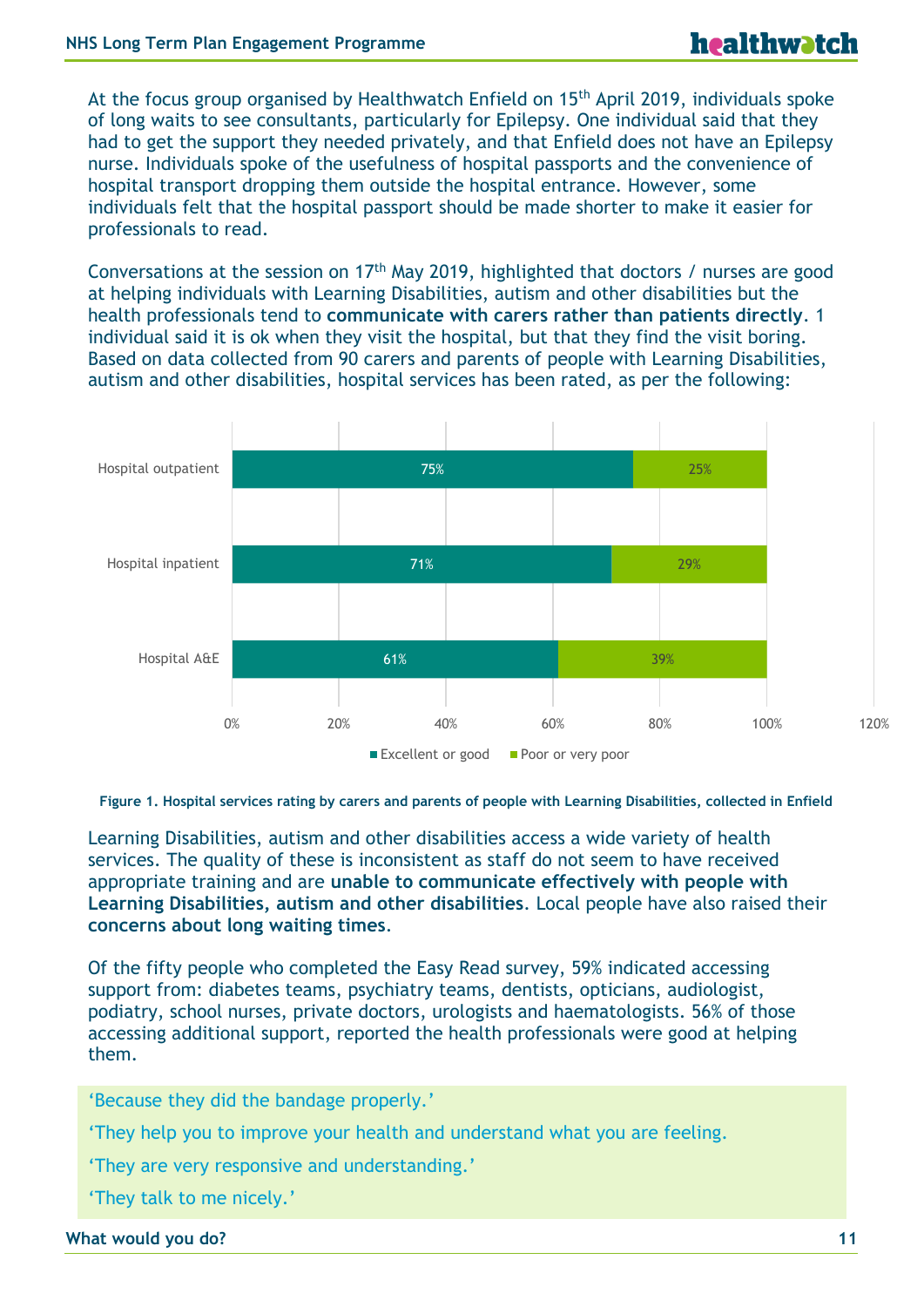33% of them stated that other health professionals were okay at helping them and 11% said they were bad. This is due to **difficulties around communication and lack of staff awareness**.

Participants of the workshop held by Healthwatch Enfield on 17<sup>th</sup> May 2019 reported using a variety of other local health services such as **community nurses, district nurses, audiologists and speech and language therapists**. Individuals reported that their experiences have been positive as the staff are friendly, but one individual reported that they haven't seen the district nurse for a long time and don't know why.

On average, 68% of carers and parents of people with Learning Disabilities, autism and other disabilities (90), rated the health services their child/dependant receives as excellent or good.



'We have been seeing medical professionals since my son was 8 months old and we have been treated really well'

'OT has been amazing. Lots of practical help and great communication.'

'Physio, excellent, always been there regularly attended the meeting.'

'The speech and language therapists and occupational therapists have been very helpful for my son to progress in his social, emotional and communication skills. They have good and consistent service.'

Of the carers and parents who rated the health services their child/dependant receives as poor or very poor:

▪ 47% justified the rating due to **difficulties accessing services** and long waiting times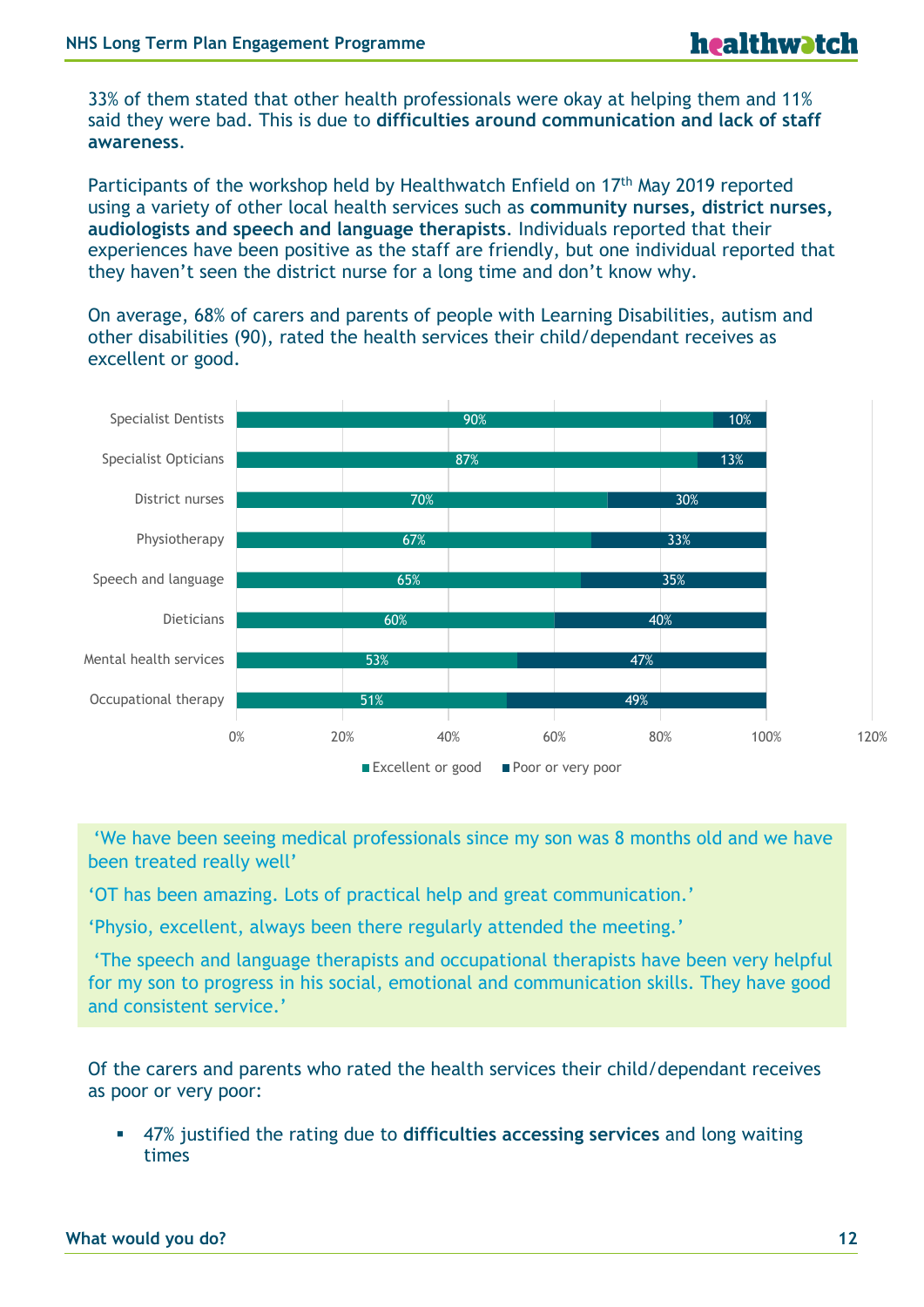▪ 26% based the rating on the **poor quality of care** and a **lack of understanding** amongst professionals of the needs of individuals with a learning disability, autism or other disabilities

'The CAMHS service took 8 months to put the support in place'

'The problem has not been solved and we are now in a holding pattern, having been told there are no staff, or that we are again on a waiting list. We regularly contact the service for updates. We urgently need some help and therapy for my child'

'SLT - nowhere enough staff to deliver the service needed. OT - excellent if you can get it, but very difficult to get - not enough therapists'

'They didn't listen to my son's sensory issues and caused unnecessary stress.'

'Hospital appointments when our son was younger were a minefield. They either ignored him, asking us the questions, or went OTT trying to appear "autistic friendly"'

'Health professionals just don't understand autism. There is little compassion, understanding or flexible thinking.'

#### <span id="page-12-0"></span>Delays in treatment due to having additional needs

37% of parents and carers of people with Learning Disabilities, autism and other difficulties (90) reported that they felt their child/the person they care for experienced delays in receiving treatment due to having additional needs.

'My son lack of diagnosis meant that he was denied support for 2 years.'

'Doctors in the GP did not have the expertise of his profession to have sent my son to a diagnosis in his first years of life, and now with 5 almost 6 years not yet begin to receive any professional training in therapies, is still on the waiting list.'

'We had to go to several hospitals see what was wrong. It wasn't until he was 14 that his problem was correctly diagnosed'

'I missed them calling our name because I had to remain outside to keep my son away from the crowd and the staff could not call me in. they were aware of my crisis because my son was shouting and trying to run away from the crowd before I eventually took him outside in the cold'

#### <span id="page-12-1"></span>Communicating effectively: do you understand what the doctors and nurses are telling you?

Communicating effectively with patients is a subject of many studies with a clear indication that it is a necessary skill to master in order to maximize positive health outcomes for patients. Based on the data collected by Healthwatch Enfield from 165 individuals with Learning Disabilities, autism and other disabilities, and from their parents and carers, it is an area that requires urgent attention as, on average, **50% of individuals do not understand what the doctor or nurse is telling them**.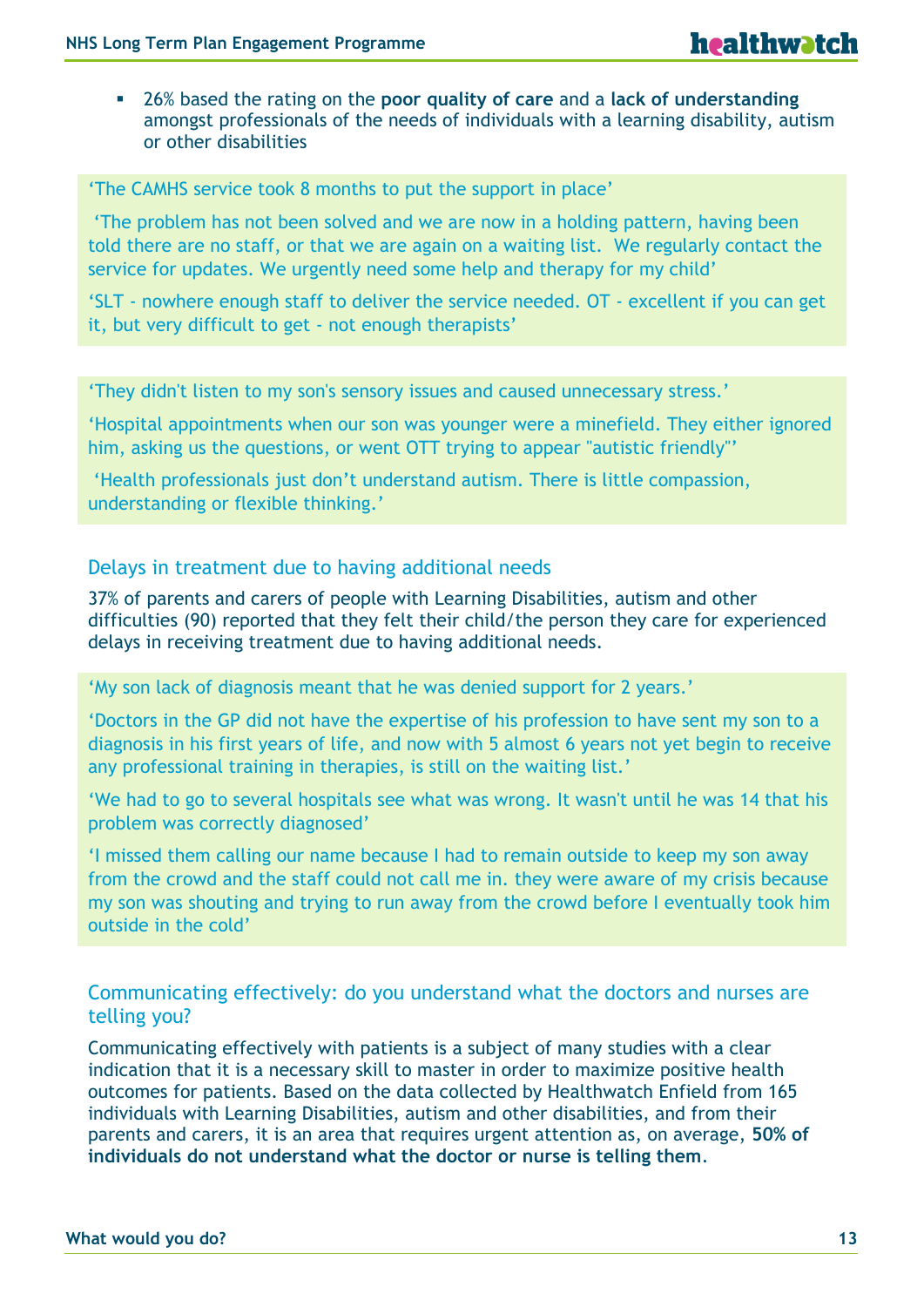Feedback from 50 Easy read surveys, indicates that 46% of respondents feel that communication with healthcare professionals could be improved.

'Actually listen and explain in a way people with autism can understand'

'Use less jargon.'

'Easy read information.'

'Talk more slowly when they are talking to me.'

'To visit the place and meet all the staff that will be looking after you on the day and they show you the equipment they may be using on you on the day and talk to you in plain English and have information in easy read to give you'

'Doctors and nurses talk too fast so I can't grasp what they are saying. Talk in simple language more slowly, with pictures and Easy Read'

At the workshop held on 17th May 2019, 2 individuals reported that they do understand what the doctors/nurses are telling them, but not when they are stressed. 4 individuals explained that they don't understand what the doctors/nurses are telling them. They explained that they need the doctor/nurse to repeat things, speak slowly, use picture aids, use basic Makaton signs and talk directly to the patient (not the carer). Individuals explained that it is helpful if the learning disability nurse is aware of their attendance at an appointment.

Of 90 parents and cares of people with Learning Disabilities, autism and other disabilities, some identified areas of good practice but 55% felt that staff did not demonstrate good levels of awareness and could not communicate effectively.

'They spoke directly to my daughter and listened to her views.'

'With one child mid spectrum all staff apart from one (years ago) have made efforts to adopt language listen to my child n listen to me as I need to advocate for him'

'Varies - most communicate through me and only speak to my young person to say hello or can I see your arm. Nothing ever to ask him why he is there or what he wants.'

'Mental health services therapist had little understanding of autism, no time to establish a rapport with child - then discharged'

'Have explained many times when attending appointments, the nature and behaviour of my son, to no avail'

'They do not understand autism- just the name.'

#### <span id="page-13-0"></span>Improving experiences of using health services

Analysis of 165 surveys and feedback collected from focus groups identifies the following areas for improvements, as articulated by people with Learning Disabilities, autism and other disabilities, and their parents and carers: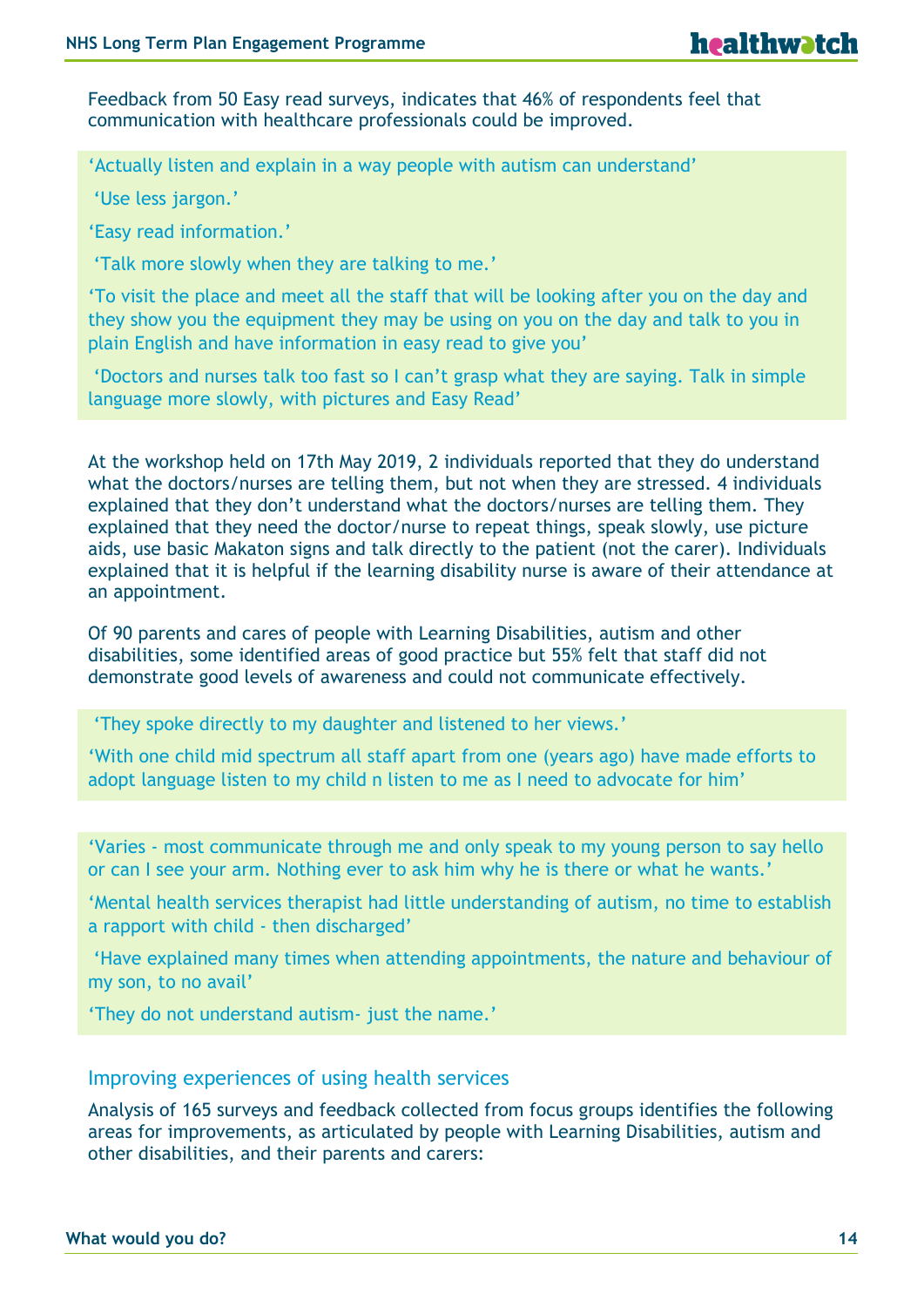- **embedding the principles for reasonable adjustment within health services**. This would mean that appointments for patients with Learning Disabilities, autism and other disabilities are always offered on time to minimise stress and anxiety so that their behaviour does not become challenging; allowing for additional time with clinicians and giving consideration to environment
- **improving access to services**

'The waiting time for appointments is not good and I'm aware that this is across NHS but with a child with additional needs accessing support and advice asap is essential to support family and child.'

'More specialist services with higher levels of expertise across more complex needs.'

'More access to speech therapy and physio occupational health.'

#### **EXED IN 19 Investing in staff training to improve levels of awareness and the ability for staff to communicate effectively**

'For staff to really listen to what is being said to them. For all staff to be sufficiently well trained to be able to recognise hidden disabilities in all its guises'

'Greater awareness around needs of Autism and how to work with the child'

'listening and being patient. making extra time.'

'knowledge + awareness of the how autism affects anxiety and accordingly made adjustments/preparations'

'An understanding that children with disabilities can react differently'

It is also worth highlighting that **65% of parents and carers** of people with Learning Disabilities, autism and other disabilities (90) **indicated they had limited or no support available to them.** 

'The support is very sparse and there is not a clear directory of what is available to support a child with needs. It is not joined up and I feel that I am often breaking down in tears and then someone then refer me to services. It shouldn't be like this.'

'Not very good. We appreciate the efforts of some services, but as I am still working, I can't access many of their services'

'None, no emotional support/ counselling'

'Poor... everything I have learnt, I've taught myself. Most professionals treat me like I know less than nothing and am a similar age to my child, when I've been managing, researching, investing, advocating, chasing his care for his whole life.'

'So far I've not had any support, have to do everything on my own.'